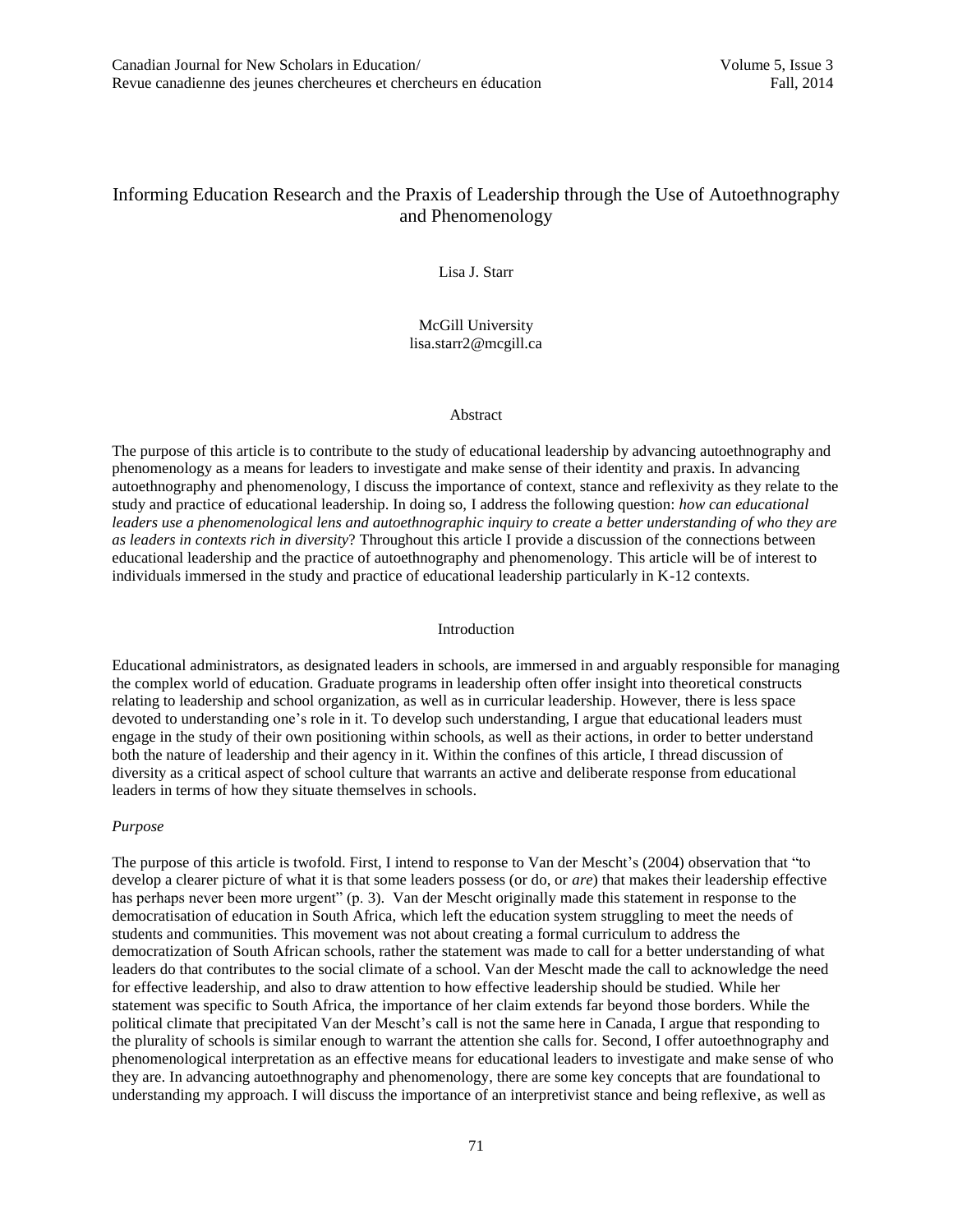the contexts of educational research and educational leadership, which inform the arguments outlined in this article. Because these concepts, as well as the belief that autoethnography and phenomenology are important means to studying leadership, I advance the following question: *how can educational leaders use a phenomenological lens and autoethnographic inquiry to create a better understanding of who they are as leaders in contexts rich in diversity*? I approach the ideas presented here from a postmodern perspective similar to that advocated by Richardson (2003) where "a multitude of approaches to knowing and telling exist side by side" (p. 507), and that "partial, local, historical knowledge" (p. 508) is valid and important knowledge. The content here is not meant as a universal truth, instead one may consider what is presented here with a degree of doubt and skepticism. Such a critical stance creates the potential for greater understanding and meaning making both individually and collectively.

## *Rationale*

An undercurrent in this article is the belief that transactional or hierarchical leadership is ineffective in schools yet one that has become a default position for school leaders. No longer is the industrial captain of the ship metaphor adequate for the kind of leadership required in today's schools where the student body is diverse and their needs complex. Nonetheless, this style of leadership can still be found and is arguably more prevalent in schools than it should be. However, just because an educational leader models a hierarchical style of leadership, and may have done so for several years, does not mean that s/he is incapable of change or transformation. I ground the use of transformation as it relates to transformative learning. Davis-Manigaulte, Yorks, and Kasl (2006) asserted that transformative learning includes a holistic change in how a person both affectively relates to and conceptually frames his or her experience; thus, it requires a healthy interdependence between affective and rational ways of knowing. Schools are delicate and complex sites of cultural transmission very much influenced by emotional and rational thinking. As such, educational leaders immersed in and responsible for the direction of schools benefit from locating themselves within the educational system in order to build a foundation for transformative learning and even emancipatory pedagogy (Eisner, 2004). Austin and Hickey (2007) went further in their description of the importance of transformative practice by advocating for the intentional study of one's positioning within a social dynamic, much like schooling. They argue that through such study, one not only develops understanding of the power structures within that social construct, but more importantly, their role in promoting or perpetuating "inequality, oppression and exploitation" (p. 22). The inequality, oppression, and exploitation referred to by Austin and Hickey (2007) are frequently related to diversity in schools. Though educational leaders may be able to recognize these issues and may even be able to respond to them, they do little to actively engage in their own role in perpetuating the issues.

Before proceeding, it is important to make clear what I am referring to by making reference to the term diversity. In some cases, use of the word diversity becomes generically synonymous with culture. This is a critical mistake that I do not wish to replicate here, so I will share the broad conceptions of diversity I draw on to inform the concepts in this article. Lumby and Coleman (2007) characterized diversity as "the range of characteristics which not only result in perceptions of difference between humans, but which can also meet a response in others which may advantage or disadvantage the individual in question" (p. 1). In reference to education, Rayner (2009) described diversity as a "range of individual differences, comprising a set of social and personal factors, which form a key aspect in any and every educational setting" (p. 433). I have intentionally excluded definitions that attempt to list criteria such as age, disability, economic status, ethnicity, nationality, religion, sexual orientation, or social class, because they inevitably fall short, as a comprehensive list is nearly impossible to meaningfully generate.

#### *Contextualizing Educational Research*

Despite innovations, such as autoethnography, as to how educational research is conducted, I cannot assume there is a common understanding of educational research. To further position myself, I offer the following explanation for the context in which this work is situated. Education, unlike other fields, is in the unique position of being known to all. Since the majority of Canadians attended school as part of their childhood and adolescent experiences, we feel as though we understand it and in turn are invested in its societal value (Phillips, 2006; Wotherspoon, 2009). Aside from assumptions about what education is or is not, the relational nature of education is an important consideration. Little if anything in education takes place in isolation, because education is a socio-cultural process open to the influence of a myriad of competing values and beliefs from both etic and emic perspectives (Phillips, 2006). Within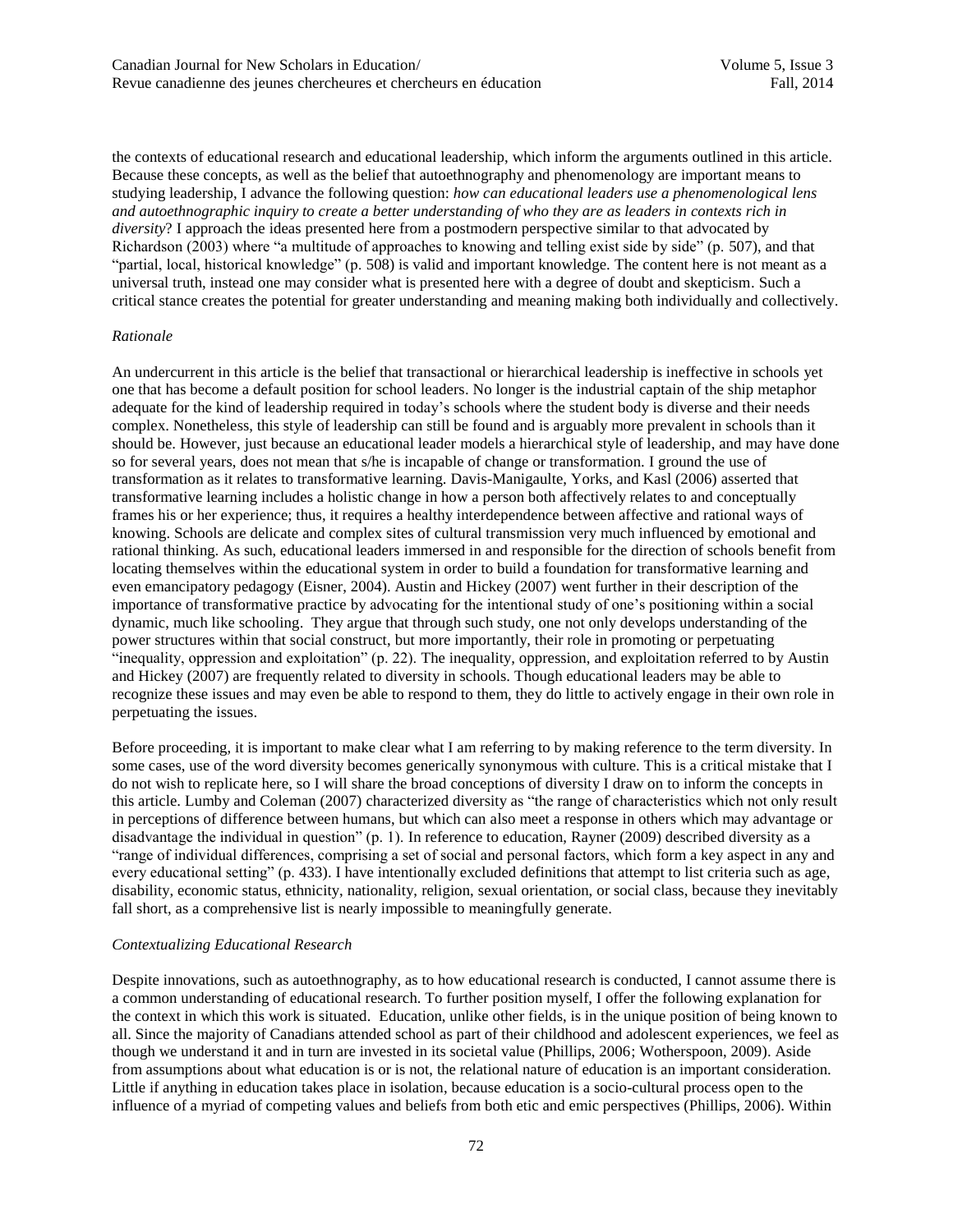education are layers of dialectical relationships including the structural—teacher/student, teacher/leader, parent/teacher, as well as the agentic—individual/collective, oppression/emancipation, privileged/disadvantaged (Spry, 2001). Identifying a singular or even narrow purpose for educational research given its complexity is nearly impossible and fruitless, yet the question—*what is the purpose of the educational research?*—still needs to be asked and answered in order to ground the content of and shed light on the purpose of this article. The purpose of educational research in broad strokes is to deepen or extend our understanding of education and the phenomena that are connected to it. Personally, I feel obligated that educational research contributes to improvements to education and in turn the lives of those who dwell there. In this case, the educational phenomenon in question is educational leadership. For those new to autoethnographic work, there is sometimes an assumption that the focus is simply on the *auto* or self thus limiting the value of the work extended to a wider understanding of education or restricting its value, because it appears *un*-relational. While this is true in that the site of autoethnographic work is the self, the heart and soul of autoethnographic work, and arguably the value is because, like education and educational leadership, true ethnographic work is relational.

### Walking my Talk: A Research Stance

In an effort to walk the talk I am presenting throughout this article, I am compelled to situate myself as a researcher. Throughout this article, I am suggesting educational leaders must situate themselves in contexts of diversity in order to better understand their role as a leader and in turn understand how their actions and choices inform the hidden curriculum of schooling. Though this work is not empirically based, I identify myself as a researcher. It is from that perspective that I present this article. While phenomenological research as a methodology often seeks to determine an essence of lived experience (Rehorick & Malhotra Bentz, 2008), the use of phenomenology as I am suggesting here is not methodological it is perspectival. I will explain the meaning of this in greater detail later as well how a phenomenological perspective can inform educational leadership. What I present here is my interpretation and consideration born of my research into and understanding of educational leadership. I consider myself integral yet not essential to research. To be essential implies that the research process cannot take place without me or the knowledge generated here is exclusive to my understanding alone. Being integral more accurately reflects my position as a member within the greater whole, as one facet leading to a better understanding of educational leadership. This parallels the role of the educational leader as being integral in both the functioning of a school and determining the social atmosphere, yet that individual is not essential given that many others play a role in the operation of schools. Because I am advocating for the use of autoethnography in the study of educational leadership, participants, in this case prospective educational leaders, are central to the researcher process. Though the voices of educational leaders are not directly present here, I am unabashedly suggesting that the voices, thoughts, experiences, and understandings that educational leaders interpret and make sense of by engaging in autoethnography are critical to the development of effective leadership in school contexts where diversity features prominently.

The phenomenological perspective I assume as a researcher is one of many layers of interpretation; an important one in the construction of research but not necessarily a perspective essential to creating meaning or in understanding the process of the lived experience of educational leaders. The ends I seek to achieve are both pragmatic and catalytic. Pragmatically, I wish to present educational leaders with alternatives to the captain of the ship metaphor. The intention of potential alternatives is to promote a greater sense of relationality in leadership as opposed to the singular directionality that exists as a captain directs her/his troops. The notion of relationality comes from Wheatley's (2006) belief that we can no longer view leadership as a singular act, because it occurs within an interconnected and interrelated "web of relationships through which all work is accomplished" (p. 165). The potentially catalytic value of autoethnography as a means to understand educational leadership is arguably more important and certainly more impactful than my role as the researcher. As the author, my voice is integral in communicating the value of autoethnography as a means to study educational leadership, but it is the future voices of educational leaders that are essential. I hope that what I present in this article addresses the verisimilitude of my claims. The emphasis on understanding how potential educational leaders exist in the world opens an important window to understanding the interplay between leadership and diversity.

Because I have referenced interpretation in generating understanding and meaning, I will clarify my meaning here. Ponterotto (2005) explained that an interpretivist approach "maintains that meaning is hidden and must be brought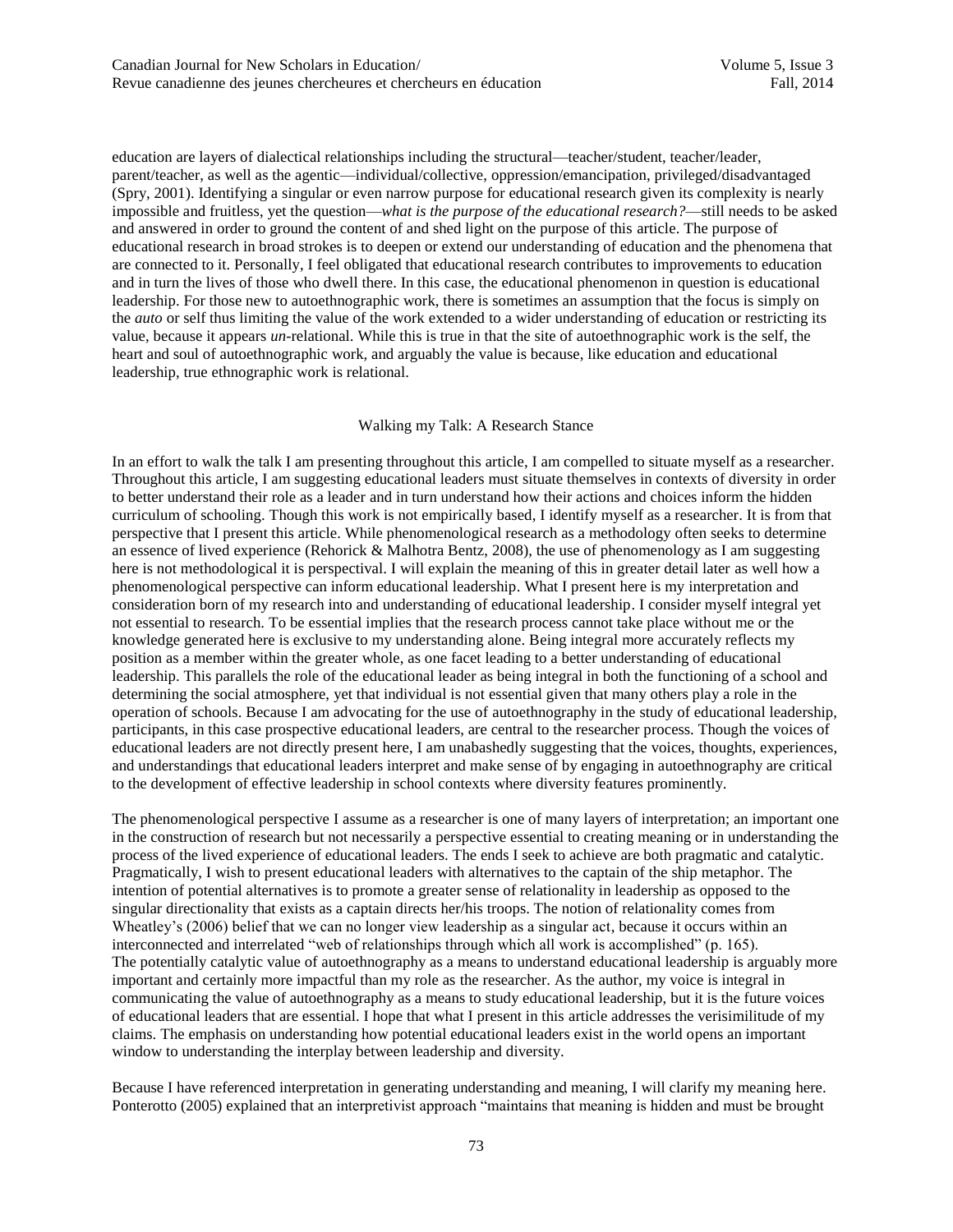to the surface through deep reflection" (p. 129). While I agree with Ponterotto, I believe that reflexivity is a more applicable term than reflection. The two are frequently used interchangeably, yet their meaning is distinctly different. Reflection is akin to looking in the mirror to adjust one's hair. Once you have made the correction, there is no need to consider the problem, because it is fixed. In this sense, reflection is more superficial than *reflexion* and is devoid of a cycle of action that leads to understanding. Reflexivity is a stance critical to autoethnography, because it fosters "knowledge that is experientially derived, seldom articulated, but constantly and consistently acted upon" (St. Germain & Quinn, 2005, p. 79). It is this reflexive knowledge that educational leaders must seek out in order to not only navigate diverse educational contexts but lead in them.

# The Importance of Reflexivity in Understanding Educational Leadership

In keeping with the idea of walking my own talk, I share my perspective on the importance of reflexivity as well as its necessity in autoethnographic inquiry with a phenomenological perspective. Reflexivity is a stance critical in many types of inquiry, because it fosters the possibility that "knowledge that is experientially derived, seldom articulated, but constantly and consistently acted upon" (St. Germain & Quinn, 2005, p.79) can inform our practice. As I discuss and consider leadership, I am developing my own practice as a leader. Olivares, Peterson, and Hess (2007) suggested that what was missing from understanding leadership was a deeper exploration of how leadership is experienced. Bryman (2004) agreed. He held that the qualitative study of leadership had been underdeveloped and would benefit from further inquiry. Through phenomenological bridling and epoche, the researcher is able to take a reflexive and interpretivist stance to better understand the meaning of leadership. Reflexivity and interpretation also feature significantly for the participants in their use of autoethnographic inquiry, because they are simultaneously participant and researcher, learner and leader. The further construction of meaning and understanding is stimulated by the interactive researcher–participant dialogue created by the meshing of autoethnography and phenomenology. The researcher as participant mindfully constructs findings from her/his interaction and interpretation of leadership (Ponterotto, 2005) as a central phenomena or unifying principle. Dilthey (as cited in Ponterotto, 2005) emphasized understanding (*Verstehen*) the "meaning" of social phenomena:

Proponents of constructivism–interpretivism emphasize the goal of understanding the "lived experiences" (*Erlebnis*) from the point of view of those who live it day to day (Schwandt, 1994, 2000) […] these lived experiences may be outside the immediate awareness of the individual but could be brought to consciousness. (p. 129)

The use of phenomenology and autoethnography provides significant advantage in uncovering that which lies beneath our awareness or *natural attitude*, our everyday attitude towards the world (LeVasseur, 2003). In reference to my earlier discussion of the hidden curriculum, the actions, decisions, emotions, and interactions that occur daily in the lives of educational leaders, and that unduly influence the hidden curriculum, are deliberately and systematically considered with the intention of moving beyond the surface to better understand the implications of a leader's positioning in the school. While such engagement has value in many settings, in contexts where diversity features prominently, this type of interrogation is particularly important in order to move past the hegemonic reproduction of marginalization and oppression. The researcher as participant investigates and interrogates those experiences, while the reflexive act of bridling offers the perspective of the other creating a dialectic, much like that which serves as the backbone of education. The result of this process is "a shift in focus away from the myth of leadership and its potential alienation, deskilling and reification of organisational forms, towards the dynamics of leadership as a social process" (Ford & Lawler, 2007, p. 418).

Several noteworthy researchers have advocated for a greater sense of reflexivity as being key to successful leadership (Begley, 2006; Begley & Stefkovich; 2004; Bruner, 2008; McDonald, 2009). The absence of reflexivity contributes to the uncritical emulation of the behaviours and actions of principals or leaders much to the detriment of the "lives of traditionally marginalized and oppressed students" (Jean-Marie, Normore, & Brooks, 2009, p. 4). In order to understand and respond to the "value orientations of others" (p. 575) as they exist in contexts of diversity, the school leader should be prompted to understand their own "values and ethical predispositions" (p. 575). Autoethnography and phenomenology in the context of what has been discussed here have powerful potential to positively influence the practice of leadership.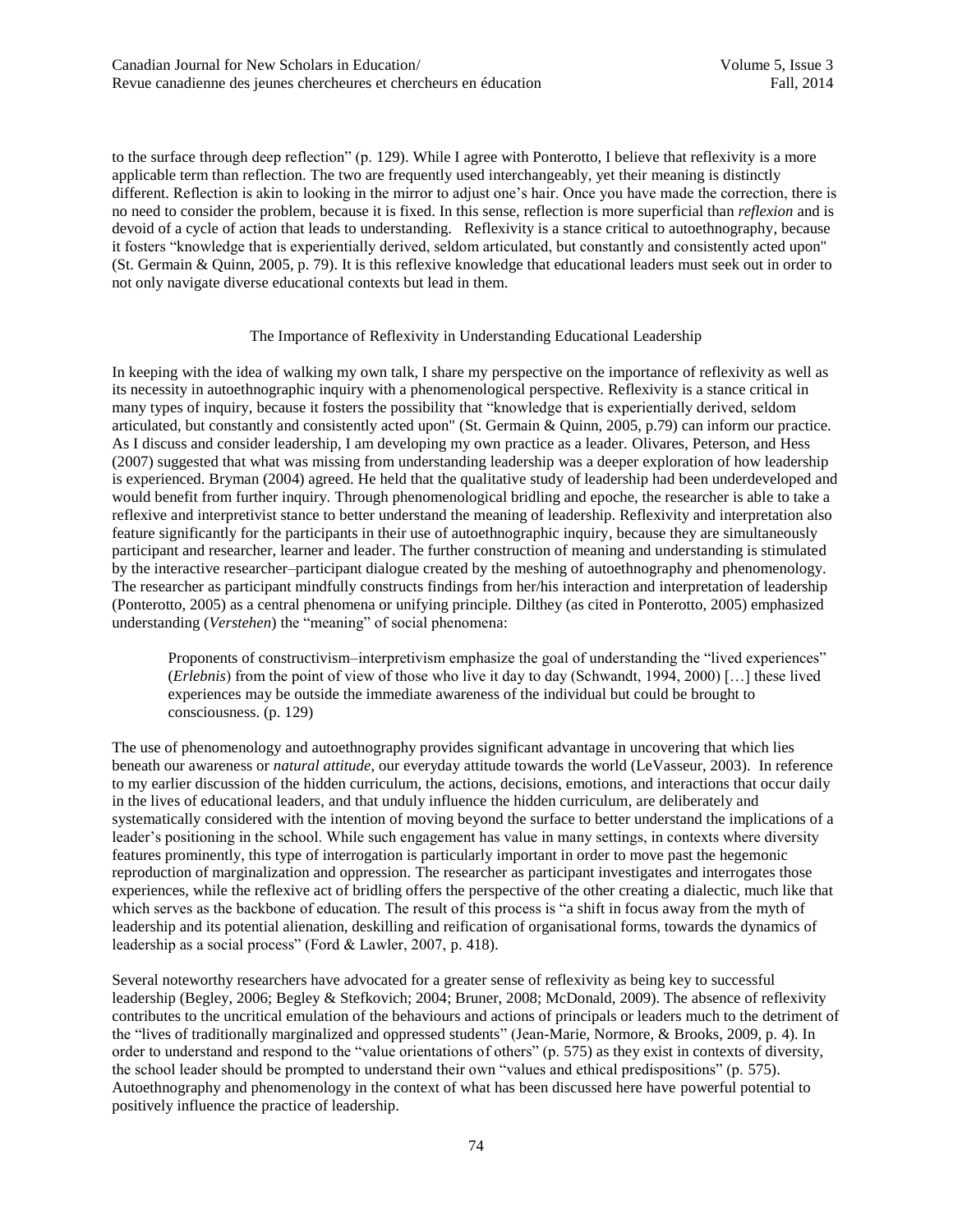### Contextualizing the Praxis of Leadership

*Administrators need to be able to look critically at themselves, reflect on their often-privileged positions, and understand how they can assist in including others in the leadership process. (Ryan, 2007, p. 345)*

Ryan's (2007) call bears the elements of *praxis*: critical reflection, understanding, and action. Praxis is a term frequently referenced in scholarly work. Broadly, Seo and Creed (2002) asserted that praxis was based on the free and creative reconstruction of patterns of analysis that includes constraints and capacities. Individuals are active not only in the reconstruction of the social but of the personal as well. Structurally, in praxis, theory and action continually interact to inform each other. Specific to educational leadership, Cardno (2007) suggested that for each interaction that a leader engages in, praxis occurs as the "theory of learning associated with managing leadership dilemmas interacts with the practice in a reciprocal way" (p. 34). In this sense praxis as a process of leadership could be conceivably engaged in daily as educational leaders face encounters and subsequently act upon them. My question here is how does the educational leader decide what theory of learning should be chosen in responding to leadership dilemmas? Embedded in Cardno's (2007) suggestion is a belief that praxis is a conscious and deliberate act. While this may be the case, there are many experiential and intuitive factors beyond theories of learning that an educational leader may draw on in any given situation. Conceivably, the beliefs, values, and ideas born of life experience that an educational leader draws upon are extremely valuable. Yet, those beliefs, values, and ideas lack the intentionality necessary to create conscious, actionable meaning. This observation is an important one, because it draws attention to the theory-practice gap in leadership. There is an implicit assumption that theory informs practice, but in my own experience as an educator, I am not convinced this is a reality, or if it is, the theory put into practice lacks the critically reflexive element necessary to contextualize theory. This is especially relevant in schools where diversity features prominently. Literature on educational leadership indicates that "school leaders respond to diversity by retreating into cultural norms, sameness and traditional approaches" (Starr, 2010, p. 18).

Referring back to the earlier idea of education being comprised of multiple structural and agentic layers, I draw attention to the educational leader's agency in a process of praxis. Walker and Quong (1998) suggested agency represents the ability and willingness to "act in order to achieve one's mission, goals, and objectives in a proactive way" (p. 5). In acting, individuals consider the importance, desirability, and truth in a particular context. Action then is contextual, relevant, and very much based in the experience of being a leader. The ability to think critically is carefully balanced against action with deference to the many pressures to adapt to cultural, institutional, professional and social pressures that bog down education. Autoethnography is a methodology that allows the educational leader to critically analyze beliefs, values, and ideas in ways that generate understanding of the self in relation to others but also as a means to inform decisions in dealing with a multitude of dilemmas.

## Connecting Autoethnography and Educational Leadership

# *Autoethnographic texts reveal the fractures, sutures and seams of self interacting with others in the context of researching lived experience. (Spry, 2001, p. 712)*

My intent here is to shed light on not only understanding what autoethnography is but also its value for understanding educational leadership. I will follow a similar process in my discussion of phenomenology in the following section. While there are many characterizations and descriptions of what autoethnography is, I share the most straightforward ones here. When broken down into the components of the word, autoethnography is based on a systematic analysis (*graphy)* of personal experience (*auto*) with the intent of understanding cultural experience (*ethno*) (Ellis, Adams, & Bochner, 2011; Ellis, 2004; Holman Jones, 2005). Ellis and Bochner (2000) described autoethnography as "an autobiographical genre of writing and research that displays multiple layers of consciousness, connecting the personal to the cultural" (p. 739). In a similar fashion, Spry (2001) defined autoethnography as "a self-narrative that critiques the situations of self with others in social contexts" (p. 710). Autoethnography frequently includes narratives of self as sources of data, which creates approaches useful in exploring the complexity of educational leadership (Møller & Eggen, 2005).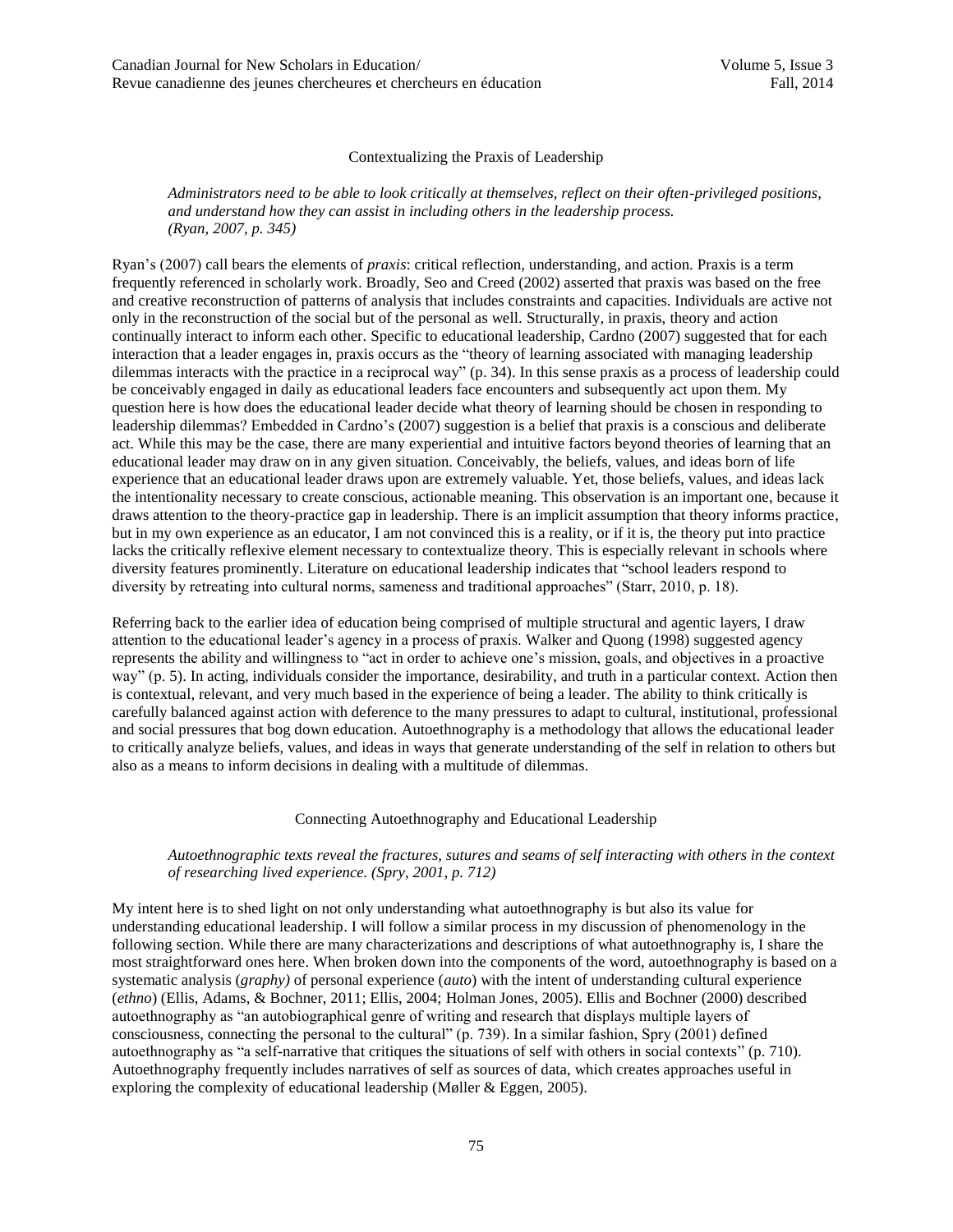Accessing the multiple layers described by Ellis & Bochner (2000) is particularly important for the educational leader who dwells daily in a convoluted hybrid of the personal and professional, institutional and organizational, as well as the local and global. Being positioned in an environment that is in constant flux requires a sense of groundedness, which comes from knowing one's story and how that story interacts with the stories of others. Engaging in autoethnography is a means of making sense of the tensions and struggles involved in leadership as the individual leader intersects with the culture and ethos of schools. Because autoethnography revolves around the exploration of self in relation to others and the space created between them, relational disciplines like education and leadership are fertile grounds for autoethnographic study. Embedded in the educational setting is the social construction of knowledge, identity, and culture. The very acts that agents engage in each day through teaching, leading, and learning occur as those agents co-construct meaning (Starr, 2010). This is particularly true for those engaged in leadership who often teeter along a tight rope between how they have come to understand leadership through experiences in sport, student council, or workplaces versus how they have been told via graduate level leadership theory to enact leadership. Often a process of transformation occurs as a result of engaging in autoethnographic study. As mentioned earlier, leadership evokes a conception of the individual as the captain of a ship making the leader responsible for the direction of the vessel but also for dictating the terms of the journey. This view and interpretation of leadership goes relatively unchallenged in schools yet does little to respond to a growing call to transform the ways in which we lead and learn (Van der Mescht, 2004), particularly given the diversity that exists in schools. The understanding of leadership that can emerge through autoethnographic inquiry is socially constructed and in line with a more relational approach to leadership. Cunliffe and Eriksen (2011) described relational leadership as "a way of engaging with the world in which the leader holds herself/himself as always in relation with, and therefore morally accountable to others; recognizes the inherently polyphonic and heteroglossic nature of life; and engages in relational dialogue" (p. 1425).

From a postmodern perspective, exploration or understanding of leadership identity is "a process of infinite interpretation, reinterpretation of experiences, circumstances and conditions emphasizing the interconnectedness of past and present, lived and living" (Starr, 2010, p. 4). This process yields a conception of identity that is contextual and adaptive resulting in a responsiveness based on the demands placed upon it (Slattery, 1995). I argue that being a successful or effective leader requires engagement in a similar process where the individual is constantly being called upon to adapt to a wide array of situations and individuals, such as those presented in contexts rich in diversity. The transformative value of autoethnography in educational leadership stems from the focussed, in-depth, complex actions and interactions born of the lived experiences of the self. The subsequent iteration of identity is one born of deliberate and conscious attention to the self in relation to others and the culture in which we and others dwell. Educational leaders who are embedded in the construction of education and are responsible for its direction benefit from consciously locating themselves within the complexity of the educational system in order to create authenticity in their relationships (Starr, 2010).

By engaging in autoethnography, the school leader is presented with an otherwise obscure opportunity. Through the conscious and intentional act of studying one's self in relation to the culture and agents in that culture, one not only acknowledges the pragmatic demands of education, but, more importantly, examines how their experiences influence their leadership identity and actions. This process leads to a conscientization, which potentially liberates individuals from the hegemony of sameness that plagues educational leadership so they may critically examine spaces of "nationality, religion, gender, education, ethnicity socioeconomic class, and geography" (Chang, 2008, p. 52). That reflexive examination and subsequent understanding of preconceptions and feeling informs future acts of leadership in ways that otherwise may go unnoticed or unchallenged. The emphasis of a critical process of selfanalysis in relation to cultural and social discourses, and therefore greater understanding, makes autoethnography a valuable tool in examining the complex, diverse, and messy intersection of leadership and culture.

One empirical example is Pepper and Hamilton Thomas' (2002) autoethnographic examinations of leadership style, and its impact on the school climate. As principal, Pepper identified her leadership style as authoritarian where she dictated the terms of what, when, and how things needed to be done. This approach generated an atmosphere of frustration and low morale. After conducting her own research on school leadership, Pepper began to contemplate the contribution that her authoritarian style was having to her own frustration as well as to the low morale in the school. As part of her own autoethnographic inquiry, Pepper used journal writing and reflection to interrogate both her purpose and her impact as an educational leader. As a result, Pepper shifted towards a transformational style of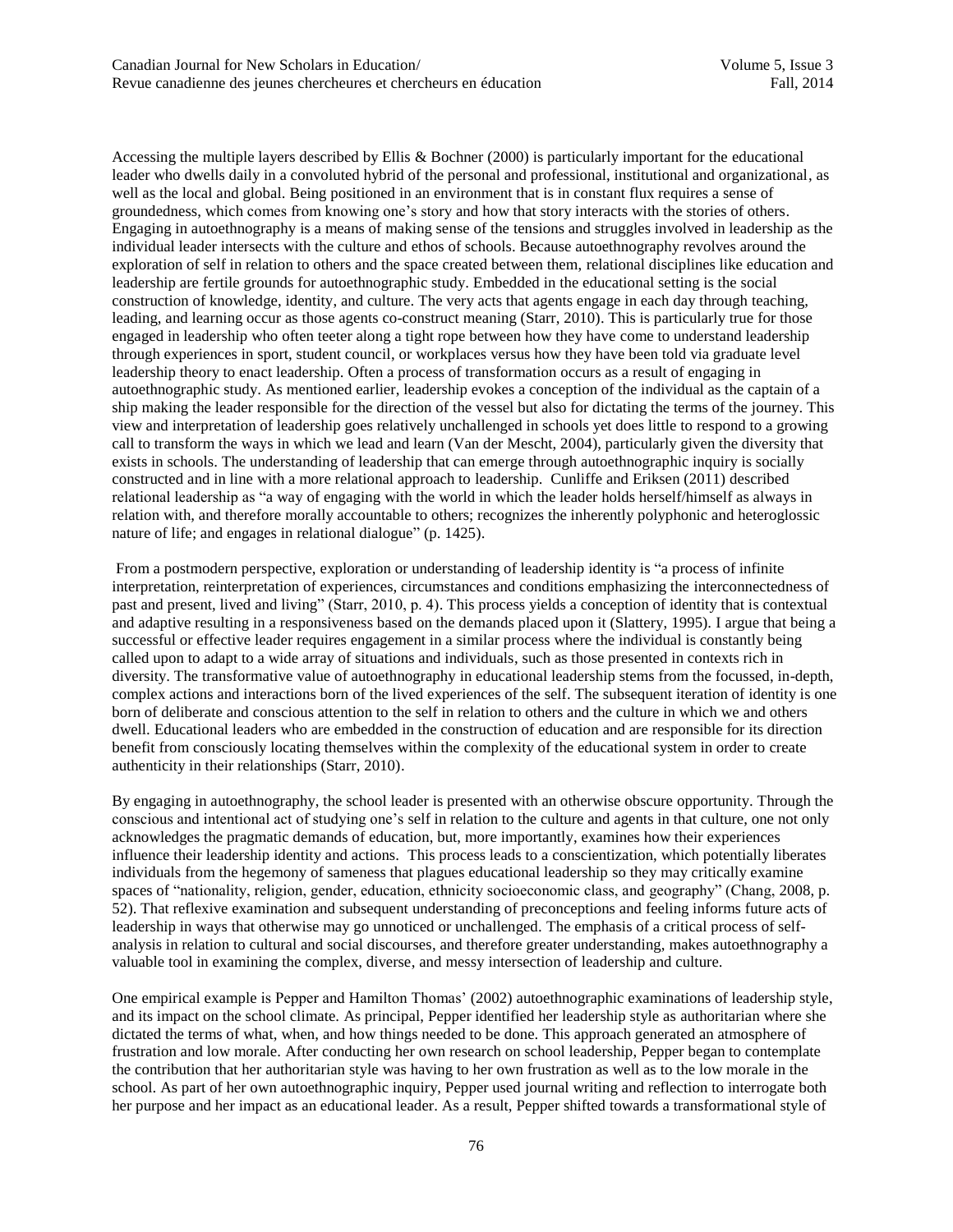leadership. The change contributed to creating a more positive and caring school environment where a climate of collaboration, including a cycle of support and feedback, was instrumental in establishing realistic, attainable school goals that all stakeholders, including those representing diverse groups, were willing to invest in.

Hickey and Austin (2007) summarized the value and purpose of autoethnography as a means to create the critical dialogue advocated by Begley (2006), Ryan (2007), as well as Walker and Quong (1998), the intent of which is to deeply interrogate the lived experiences that shape our philosophical and ideological practices; reflection is embedded in this engagement. From these critical realizations of the processes of identity formation, conscientised approaches to understanding the world, critiquing the various power structures that moderate it, and, perhaps most significantly, transforming these understandings into emancipatory professional practice feature as significant outcomes.

The capacity for social change and the creation of dialogue are arguably the most valuable yet least understood aspects of autoethnography. As Sparkes (2002) stated:

This kind of writing can inform, awaken, and disturb readers by illustrating their involvement in social processes about which they might not have been consciously aware. Once aware, individuals may find the consequences of their involvement (or lack of it) unacceptable and seek to change the situation. In such circumstances, the potential for individual and collective restorying is enhanced. (p. 221)

The awakening that occurs is necessary to destabilize that captain of the ship metaphor, which perpetuates power dynamics and in some instances furthers the oppression of diversity that occurs in schools, yet does little to serve the individuals collectively invested in those same schools. The potential for autoethnographic inquiry to be transformative or catalytic for the educational leader and in turn for the diverse students, staff, and teachers with whom those leaders work is simply too powerful to be labeled self-indulgent. Through autoethnographic inquiry, discourse is created between the educational leader and the relevant experiences in which they have engaged in socially, culturally, and personally resulting in the potential for improved practice.

# Connecting Phenomenology and Educational Leadership

My use of phenomenology as a means for interpretation differs from its application as a methodology. While the two are obviously connected, I focus on a philosophical understanding of phenomenology that informs how we understand educational leadership. The phenomenological approach I have chosen comes primarily from the philosophical underpinnings of Heidegger's (1962) interpretive phenomenology. I have chosen this stance because of its emphasis on understanding "the way human beings exist, act, or are involved in the world" (Dowling, 2007, p. 133) as opposed to Husserl's emphasis on a reductionist description of essence. While phenomenological studies, regardless of philosophical origins, share core elements like bracketing and epoche, Heideggarian phenomenology acknowledges that interpretation cannot be completely eliminated (Abramson & Senshyn, 2009). I also draw from Gadamer's (1998) hermeneutics in which space is created for participants to interrogate and interpret their own experiences, much like autoethnography, but the researcher also resides in that space, open to be influenced and changed by the participant (Rehorick & Malhotra Bentz, 2008).

According to Starks and Brown Trinidad (2007) "phenomenology contributes to deeper understanding of lived experiences by exposing taken-for-granted assumptions about these ways of knowing" (p. 1373). Creswell (2007) described phenomenology as "the meaning for several individuals of their lived experience of a concept or phenomena" (p. 57). For Creswell, the focus is what participants have in common as they experience a phenomenon and he stated that the purpose of phenomenology was to "reduce individual experiences with a phenomenon to a description of a universal essence" (p. 58). The lived experience emphasized in a phenomenological perspective becomes the site as well as the source of data for autoethnographic inquiry. Though the use of the term *universal essence* is problematic, its importance is more true to phenomenology as a methodology than as a perspective. I do not believe that human experience can be reduced to a fixed entity without recognition of the unique contexts, relations, and experiences that constitute our experience and inform our identity. The truth is an abstract structure that "is subjective and knowable only through embodied perception; we create meaning through the experience of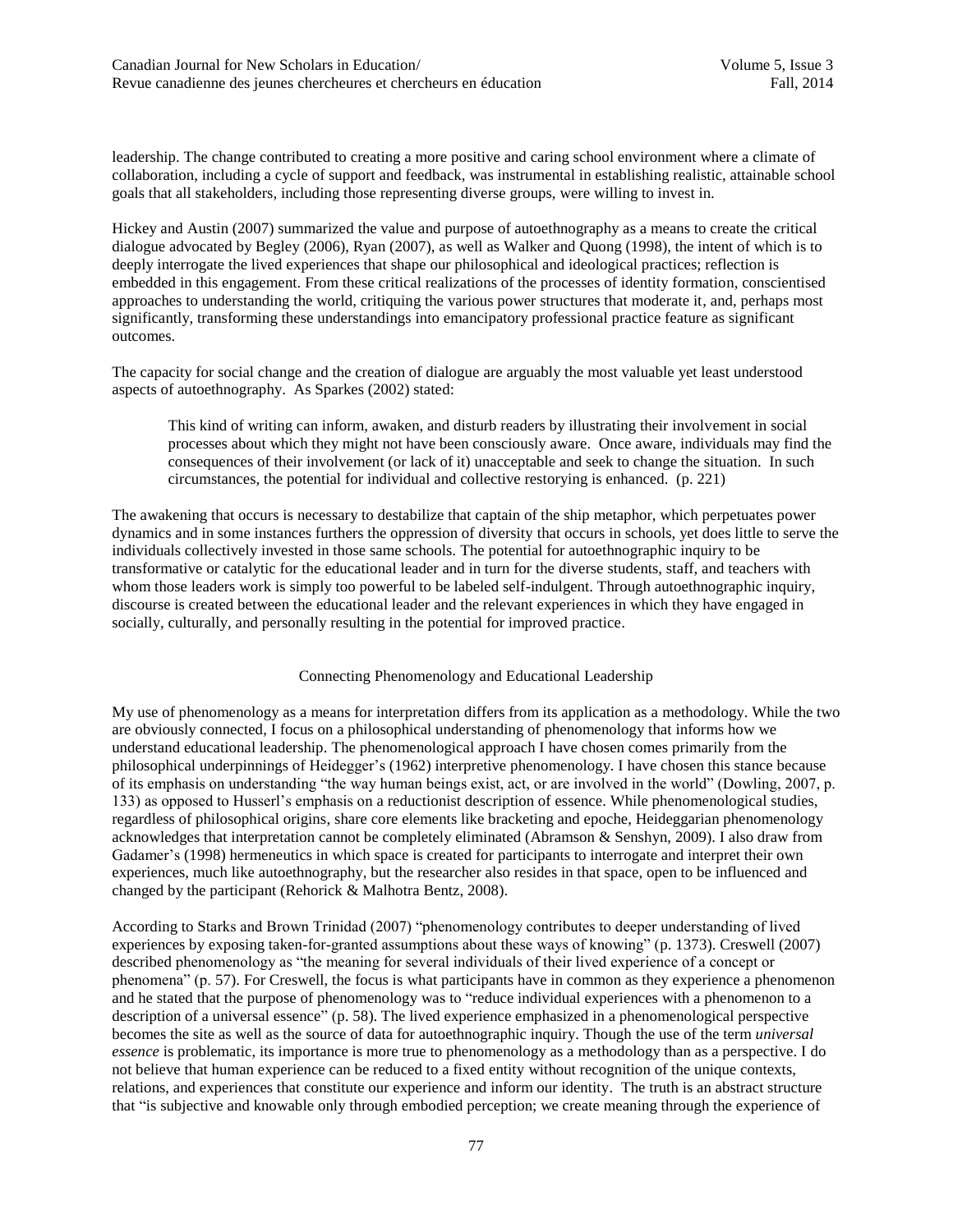moving through space and across time" (Starks & Brown Trinidad, 2007, p. 1374) and is subject to "the process of free imagination, intuition and reflection" (Ehrich, 2003, p. 5). Rehorick and Malhotra Bentz's (2008) less restrictive explanation of phenomenology is one that can be more accurately applied to the study of educational leadership as I am taking it up here. According to Rehorick and Malhotra Bentz (2008), the purpose of studying a phenomena like leadership is to bring about "awareness and understanding of direct experience" (p. 3) as it occurs in the lifeworld of those engaging in the act of leading. Who better to contribute to a rich understanding of educational leadership than those actively engaging in it? Olivares, Peterson, and Hess (2007) utilized an existential-phenomenological framework to generate understanding of the features of experiences that substantially contribute to the development of leadership. The authors note that the core of phenomenology is guided by the principle of intentionality where "experiences are directed toward things in the world: Humans live (exist) in relation to a world, other persons, and objects; that is, as humans we exist and are constructed by our relations with others" (p. 77). This philosophical approach applies to understanding the nature and meaning of leadership.

Abramson and Senshyn (2009) made use of a phenomenological approach to understand punishment and forgiveness in leadership. Through an archetypical metaphor, the authors sought to understand the presence and role of punishment in leader-follower relations in education. Ford and Lawler (2007) suggested the benefits of phenomenological study move leadership research away from an objectivist search for "certainty and predictability" (p. 409) towards valuing the "individual, subjective, relational experience and perspective" (p. 413) required to better understand the world. St. Germain and Quinn (2005) highlighted the space created by phenomenological methodologies to commingle the experience of the researcher with the reflections and insights of the participant and researcher to produce findings through "a process of unfolding discovery" (p. 78). In their study, St. Germain and Quinn sought to use pre-reflective experience to discover how those beliefs influenced the expertise of principals. In keeping with a phenomenological focus on lived experience, their research was not centered on significant events but rather the banal, common demands "faced by principals who hold myriad responsibilities" (p. 79).

# Weaving Phenomenology and Autoethnography to inform Educational Leadership

As I have suggested throughout this article, the use of autoethnography and phenomenology has rich potential in informing the praxis of educational leadership. I enter into this final section attempting to make that case once again. Palmer (1997) offered a quote frequently used in education, "we teach who we are" (p. 4). In my past experience as a secondary school teacher and my current experience working with pre-service teachers and in-service teachers, this quote resonates with me in that who we are, what we value, and what we believe very much influences how we teach and interact with students, colleagues, and parents. Perhaps in part because the majority of educational leaders were teachers first, the sentiment *we lead who we are* seems equally true. In the following passage, Palmer (1997) described in part how a teacher's sense of self complexly intersects with the *entanglements* experienced in the classroom:

If students and subjects accounted for all the complexities of teaching, our standard ways of coping would do—keep up with our fields as best we can, and learn enough techniques to stay ahead of the student psyche. But there is another reason for these complexities: *we teach who we are*. Teaching, like any truly human activity, emerges from one's inwardness, for better or worse. As I teach, I project the condition of my soul onto my students, my subject, and our way of being together. The entanglements I experience in the classroom are often no more or less than the convolutions of my inner life. Viewed from this angle, teaching holds a mirror to the soul. (p.15)

If one replaces the words teach and teaching with lead and leading and extends the notion of classroom beyond four walls and one grade level or subject area, Palmer's words are equally profound. As much as we like the idea that we wear different hats in different situations, those hats are just accessories, which we use to decorate; the wearer of the hats remains the same. What we value and believe in remains at our core and guides the choices we make regardless of the outfits we wear. In pursuit of becoming a teacher, Palmer (1997) discussed the interweaving of three domains: intellectual, emotional, and spiritual. The intellectual refers to how we think about teaching and learning and I argue that leading is an extension of teaching and learning. The way institutions and teacher education programs approach the preparation of both teaching and leading is heavily intellectual. Coursework, readings, and papers are products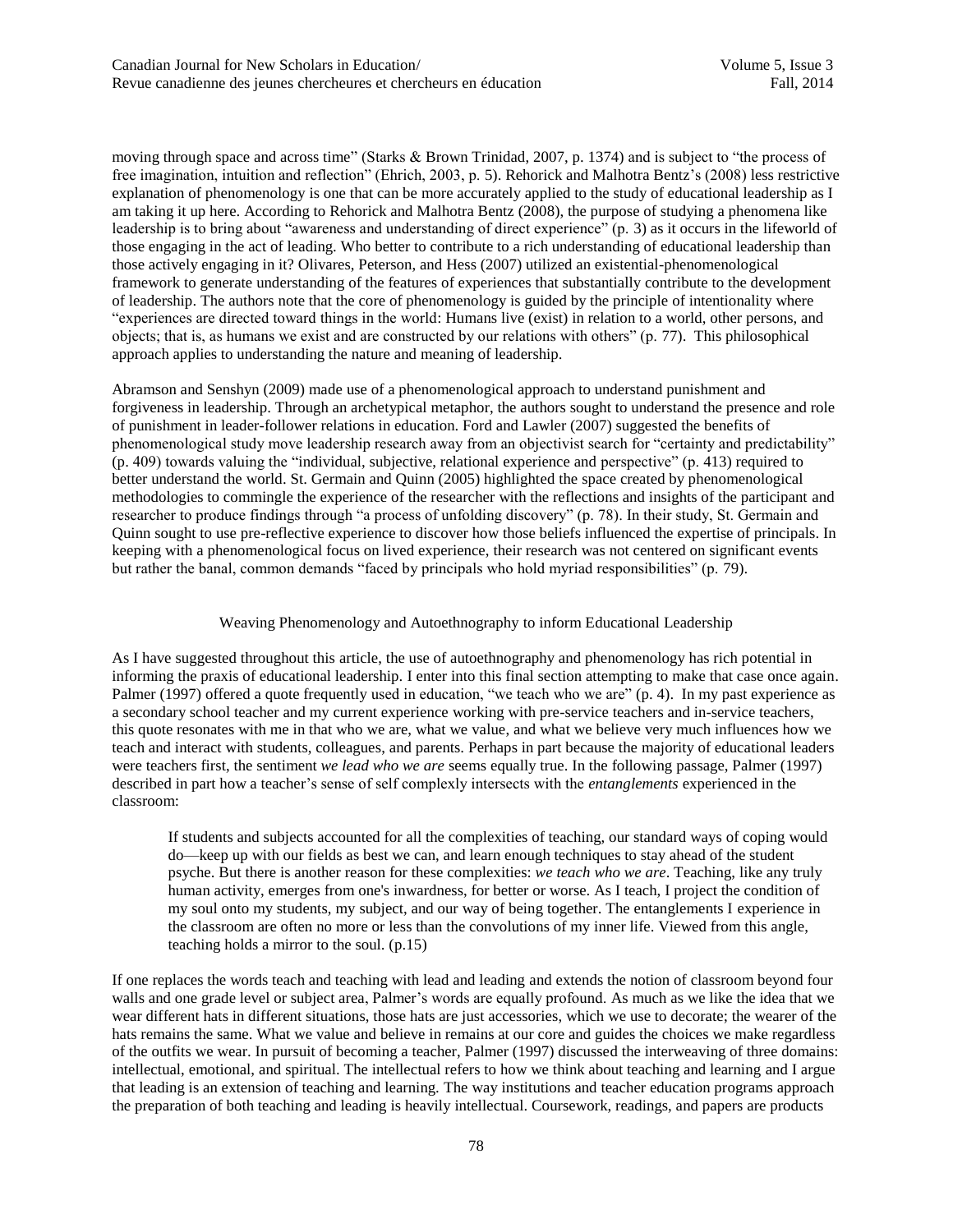frequently produced *about* leading with little opportunity to formally and intentionally connect how we experience leading with its theoretical perspectives. Those experiences often reside in the emotional and spiritual domains that Palmer refers to, yet, despite their importance go unexplored, because there is little formal attention given to the study of those experiences.

As an educator and leader, I believe autoethnography and phenomenology have the potential to not only help leaders access experiences that inform leadership, but to help future school leaders be relationally responsive to people more than paper. I acknowledge that my experience as a teacher, seeing many educational leaders struggle, drives my study of leadership as well as the pursuit of better ways to lead in schools. This is not to suggest that all educational leadership is flawed or that individuals leading in schools are wrong. Far from it. Leadership is a complex task in today's schools. However, I do see those of us immersed in education as being the architects of our own frustration. As long as we continue to base understanding of leadership as a primarily intellectual endeavour, we will continue to limit those engaged in leadership from approaching it relationally.

At the outset of this article, I stated two purposes. First, I set out to respond to a call for the development of a clearer picture of effective leadership, and second to provide insight into the use of autoethnography and phenomenology in developing that picture. I believe that knowing one's story means that we must look to understand how and why we have chosen to teach and lead, but in order to understand those motivations and how our experiences influence our practice, we must engage in the challenging work of interrogating our beliefs, values, and dispositions. Revisiting Palmer's (1997) quote, which I shared previously, teaching and leading emerge from "one's inwardness, for better or worse"  $(p. 5)$ .

The improvement I see as a result of leaders engaging in autoethnography using a phenomenological lens is in generating a better understanding of leadership that is not restricted to positional or title, but to relationships and integrity. In doing so the impact of the intangible, yet, important, lines created in diverse contexts are made permeable. Hickey and Austin (2007) spoke of interrogating one's own beliefs as a means to create the critical dialogue advocated by Begley (2006), Ryan (2007), as well as Walker and Quong (1998), the intent of which is to deeply interrogate the lived experiences that shape our philosophical and ideological practices; reflexivity is embedded in this engagement. From these critical realizations of the processes of identity formation, conscientized approaches to understanding the world, critiquing the various power structures that moderate it, and, perhaps most significantly, transforming these understandings into emancipatory professional practice feature as potential outcomes. For institutions offering structured seminar-type spaces in their leadership programs, these are critical spaces for educational leaders to make sense of what they are seeing, experiencing, and learning.

#### References

- Abraham, N.R., & Senshyn, Y. (2009). Punishment and forgiveness: A phenomenological analysis of archetypal leadership patterns and the implications for educational practice. *Interchange, 40*(4), 373-402. doi: 10.1007/s10780-009-9101-8
- Austin, J., & Hickey, A. (2007). Autoethnography and teacher development. *The International Journal of Interdisciplinary Social Sciences*, *2*, 1-8.
- Begley, P.T. (2006). Self-knowledge, capacity and sensitivity: Prerequisites to authentic leadership by school principals. *Journal of Educational Administration*, *44*(6) 570-589. doi: 10.1108/09578230610704792
- Begley, P.T., & Stefkovich, J.A. (2004). Introduction: Education, ethics, and the "cult of efficiency": Implications for values and leadership. *Journal of Educational Administration, 42*(2)*,* 132-136. doi:10.1108/09578230410525568
- Bruner, D.Y. (2008). Aspiring and practicing leaders addressing issues of diversity and social justice. *Race Ethnicity and Education, 11*(4), 483-500. doi: 10.1080/ 13613320802479059
- Bryman, A. (2004). Qualitative research on leadership: A critical but appreciative review. *The Leadership Quarterly, 15*, 729-69. doi:10.1016/j.leaqua.2004.09.007
- Cardno, C. (2007). Leadership learning the praxis of dilemma management. *International Studies in Educational Administration, 35*(2), 33-50.
- Chang, H. (2008). *Autoethnography as method.* Walnut Creek, CA: Left Coast Press.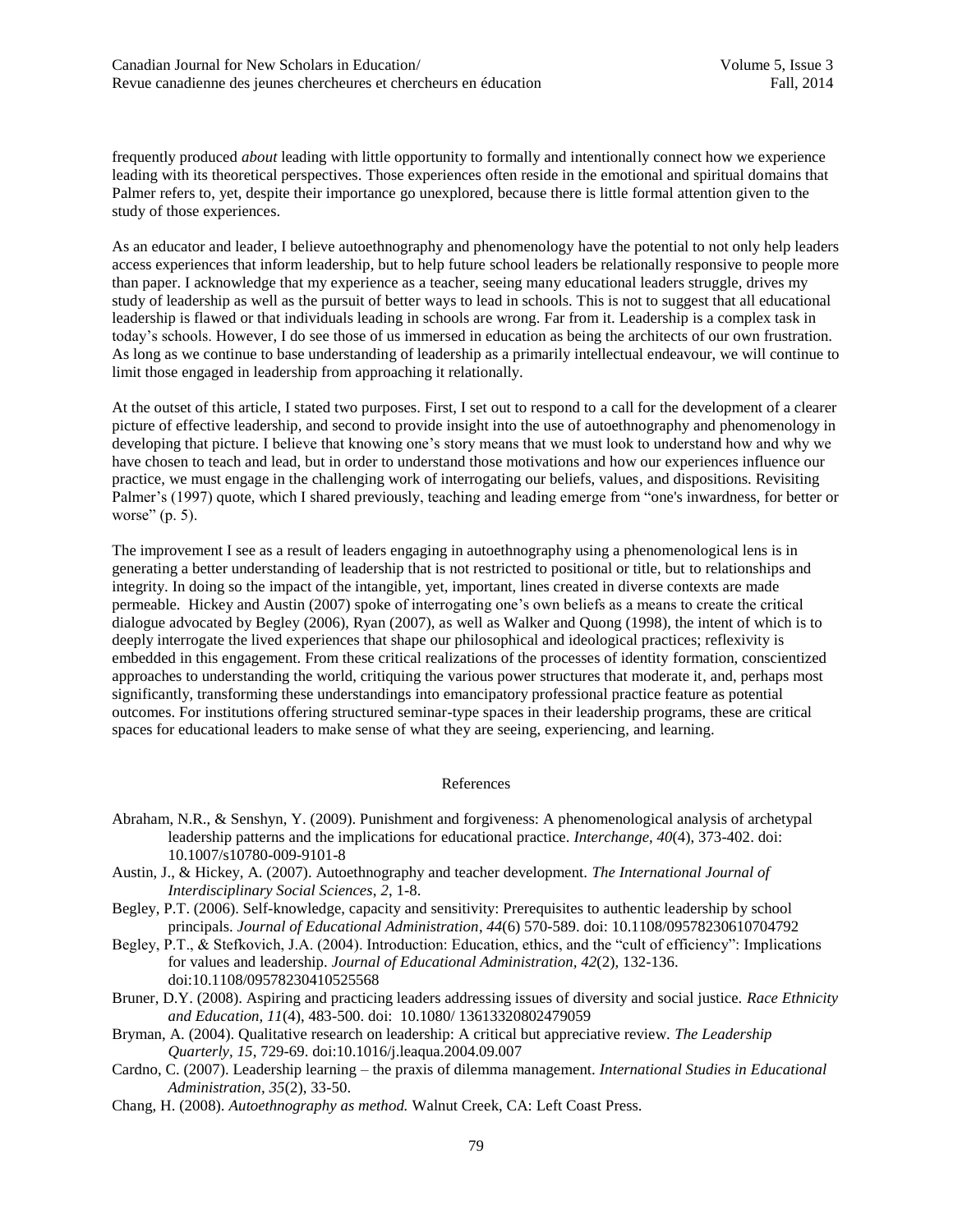- Creswell, J.W. (2007). *Qualitative inquiry and research design* (2<sup>nd</sup> ed.). Thousand Oaks, CA: sage Publications, Inc.
- Cunliffe, A.L., & Eriksen, M. (2011). Relational leadership. *Human Relations, 64*(11), 1425-1449. doi: 10.1177/0018726711418388
- Davis-Manigaulte, J., Yorks, L., & Kasl, E. (2006). Expressive ways of knowing and transformative learning. *New Directions for Adult and Continuing Education, 109*, 27-35. doi: 10.1002/ace.205
- Dowling, M. (2007). From Husserl to van Manen: A review of different phenomenological approaches. *International Journal of Nursing Studies, 44*. 131-142. doi:10.2026/j.ijnurstu.2005.11.026
- Ehrich, L.C. (2003). Phenomenology: The quest for meaning. In T. A. O'Donoghue & K. Punch (Eds.), *Qualitative educational research in action: doing and reflecting* (pp. 42-69). New York, NY: Routledge Falmer.
- Eisner, E.W. (2004). Educational reform and the ecology of schooling. In A.C. Ornstein & L.S. Behar (Eds.), *Contemporary Issues in Curriculum* (pp. 390-402). Needham Heights, MA: Allyn and Bacon.
- Ellis, C. (2004). *The ethnographic I: A methodological novel about autoethnography*. Walnut Creek, CA: AltaMira Press.
- Ellis, C., Adams, T.E., & Bochner, A.P. (2011). Autoethnography: An overview. Forum: Qualitative Social Research, *12*(1). Retrieved from

http://www.qualitativeresearch.net/index.php/fqs/article/view/1589/3095#footnoteanchor\_1

- Ellis, C., & Bochner, A.P. (2000). Autoethnography, personal narrative, reflexivity: Researcher as subject. In N. Denzin & Y. Lincoln (Eds.), *The handbook of qualitative research* (pp. 733-768). Newbury Park, CA: SAGE.
- Ford, J., & Lawler, J. (2007). Blending existentialist and constructionist approaches in leadership studies: An exploratory account. *Leadership & Organization Development Journal, 28*(5), 409-425. doi:10.1108/01437730710761724
- Gadamer, H.G. (1998). *Truth and method* (2<sup>nd</sup> ed.). New York, NY: Continuum
- Heidegger, M. (1962). *Being and time*. New York, NY: Harper
- Hickey, A. & Austin, J. (2007). Pedagogies of self: Conscientising the personal to the social. *International Journal of Pedagogies and Learning*, *3*(1), 21-29.
- Holman Jones, S. (2005). Autoethnography: Making the personal political. In N. K. Denzin & Y. S. Lincoln (Eds.), T*he sage handbook of qualitative research* (pp. 763-791). Thousand Oaks, CA: Sage.
- Jean-Marie, G., Normore, A.H., & Brooks, J.S. (2009). Leadership for social justice: Preparing 21<sup>st</sup> century school leaders for a new social order. *Journal of Research on Leadership Education, 4*(1), 1-31.
- LeVasseur, J.L. (2003). The problem with bracketing in phenomenology. *Qualitative Health Research, 13*(3), 408- 420. doi: 10.1177/1049732302250337
- Lumby, J., & Coleman, M. (2007). *Leadership and diversity: Challenging theory and practice in education*. Thousand Oaks, CA: Sage Publications, Inc.
- McDonald, V.L. (2009). Multicultural educational leadership in Canada. In T. Ryan (Ed.) *Canadian Educational Leadership*. (pp. 186-201). Calgary, AB: Detselig Enterprises Ltd
- Møller, J., & Eggen, A. B. (2005). Team leadership in upper secondary education. *School Leadership and Management, 25*(4), 331–347. DOI: 10.1080/13634230500197132
- Olivares, O.J., Peterson, G., & Hess, K.P. (2007). An existential-phenomenological framework for understanding leadership development experiences. *Leadership & Organization Development Journal, 28*(1), 76-91. doi: 10.1108/01437730710718254
- Palmer, P. (1997). The Heart of a teacher: Identity and integrity in teaching. *Change Magazine, 29*(6), 14-21.
- Pepper, K., & Hamilton Thomas, L. (2002). Making a change: The effects of leadership. *Learning Environments, 5*, 155-166.
- Phillips, D. (2006). Muddying the waters: The many purposes of educational inquiry. In *The SAGE handbook for research in education.* Retrieved from http://www.sage-ereference.com/hdbk\_researchedu/Article\_n1.html
- Ponterotto, J.G. (2005). Qualitative research in counseling psychology: A primer on research paradigms and philosophy of science. *Journal of Counseling Psychology, 52*(2), 126-136. doi: 10.1037/0022- 0167.52.2.126
- Rayner, S. (2009). Educational diversity and learning leadership: A proposition, some principles and a model of inclusive leadership. *Educational Review, 61*(4), 433-447. doi: 10.1080/00131910903404004
- Rehorick, D.A., & Malhotra Bentz, V. (2008). *Transformative phenomenology: Changing ourselves, lifeworlds, and professional practice*. Plymouth, UK: Lexington Books.